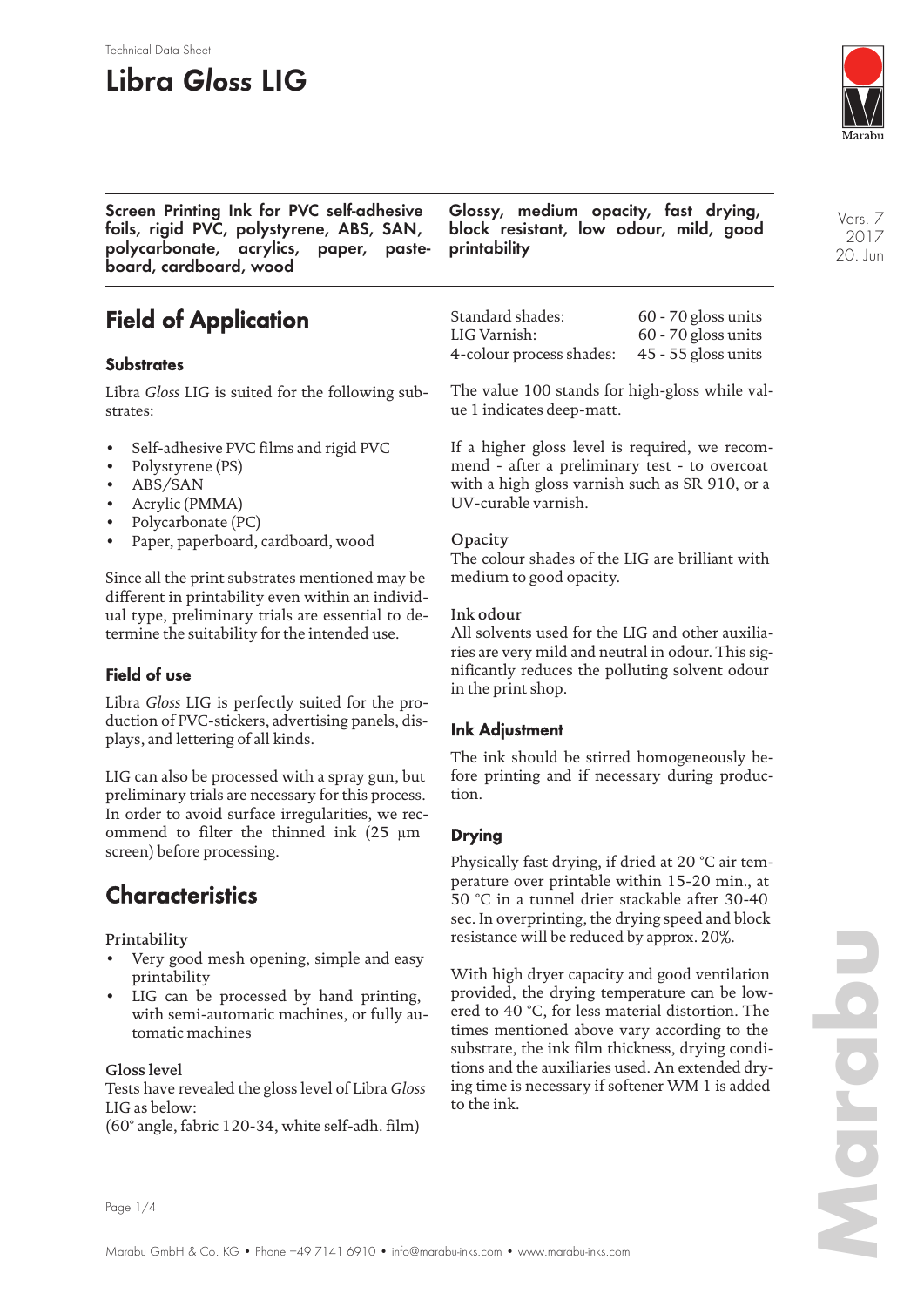#### Technical Data Sheet

# **Libra Gloss LIG**

#### **Fade resistance**

Pigments of excellent fade resistance are used for the Libra *Gloss* LIG range (Blue wool scale 7-8). Provided a professional processing and max. 50% addition of varnish or white to the standard shades, all basic shades of System 21 and the 4 colour process shades (except for yellow) are suitable for outdoor use for 3 years if placed vertically and referred to the middle European climate, north of the forty-fifth degree of latitude.

A full-area overprint with LIG 910 will increase the light fastness to 4 years.

In countries with higher exposure to sunlight (between the 40th parallel north and 40th parallel south) the outdoor resistance decreases to 2 years.

We recommend to use highly fade-resistant ink types plus over-varnish such as e.g. the Mara® *Star* SR or Libra *Speed* LIS for an extended outdoor use.

The LIG PANTONE® basic shades are more transparent than the basic shades of System 21, due to the required brilliance, and therefore, do not achieve the same high fade resistance but maximum 2 years.

The pigments used are resistant to solvents and plasticizers.

#### **Stress resistance**

After proper and thorough drying, the ink film of the standard shades exhibits outstanding adhesion as well as rub, scratch, and block resistance and can be moulded (except for 4-colour process shades, please use Libra *Speed* LIS 4-c shades instead!)

LIG exhibits a normal chemical resistance to alcohol and other common cleaners (e.g. window cleaner).

For higher rub resistance we recommend to over-varnish with LIG 910. For higher chemical resistance, we recommend coating with SR 910/911 or a suitable UV-curable varnish.



### **Range**

#### Basic Shades

| 020 | Lemon            |
|-----|------------------|
| 021 | Medium Yellow    |
| 022 | Yellow Orange    |
| 026 | Light Yellow     |
| 031 | Scarlet Red      |
| 032 | Carmine Red      |
| 033 | Magenta          |
| 035 | Bright Red       |
| 036 | Vermilion        |
| 037 | Purple Red       |
| 045 | Dark Brown       |
| 055 | Ultramarine Blue |
| 056 | Turquoise Blue   |
| 057 | Brilliant Blue   |
| 058 | Deep Blue        |
| 059 | Royal Blue       |
| 064 | Yellow Green     |
| 067 | Grass Green      |
| 068 | Brilliant Green  |
| 070 | White            |
| 073 | Black            |
|     |                  |

#### 4-Colour Process Shades Standard

| 429 | Process Yellow  |
|-----|-----------------|
| 439 | Process Magenta |
| 459 | Process Cyan    |
| 473 | Process Black   |
|     |                 |

#### Pantone® Shades

| 829 | PANTONE Yellow              |
|-----|-----------------------------|
| 832 | <b>PANTONE Rubine Red</b>   |
| 836 | PANTONE Warm Red            |
| 839 | PANTONE Rhodamine Red       |
| 850 | PANTONE Purple              |
| 851 | <b>PANTONE Violet</b>       |
| 852 | <b>PANTONE Reflex Blue</b>  |
| 859 | <b>PANTONE Process Blue</b> |
| 868 | <b>PANTONE</b> Green        |

#### Further Products

| 409 | Transparent Base  |
|-----|-------------------|
| 910 | Overprint Varnish |

Pantone, Inc.'s check standard trademark for colour reproduction and colour reproduction materials.

All shades are intermixable. Mixing with other ink types or auxiliaries must be avoided in order to maintain the special characteristics of this ink.

All basic shades are included in our Marabu-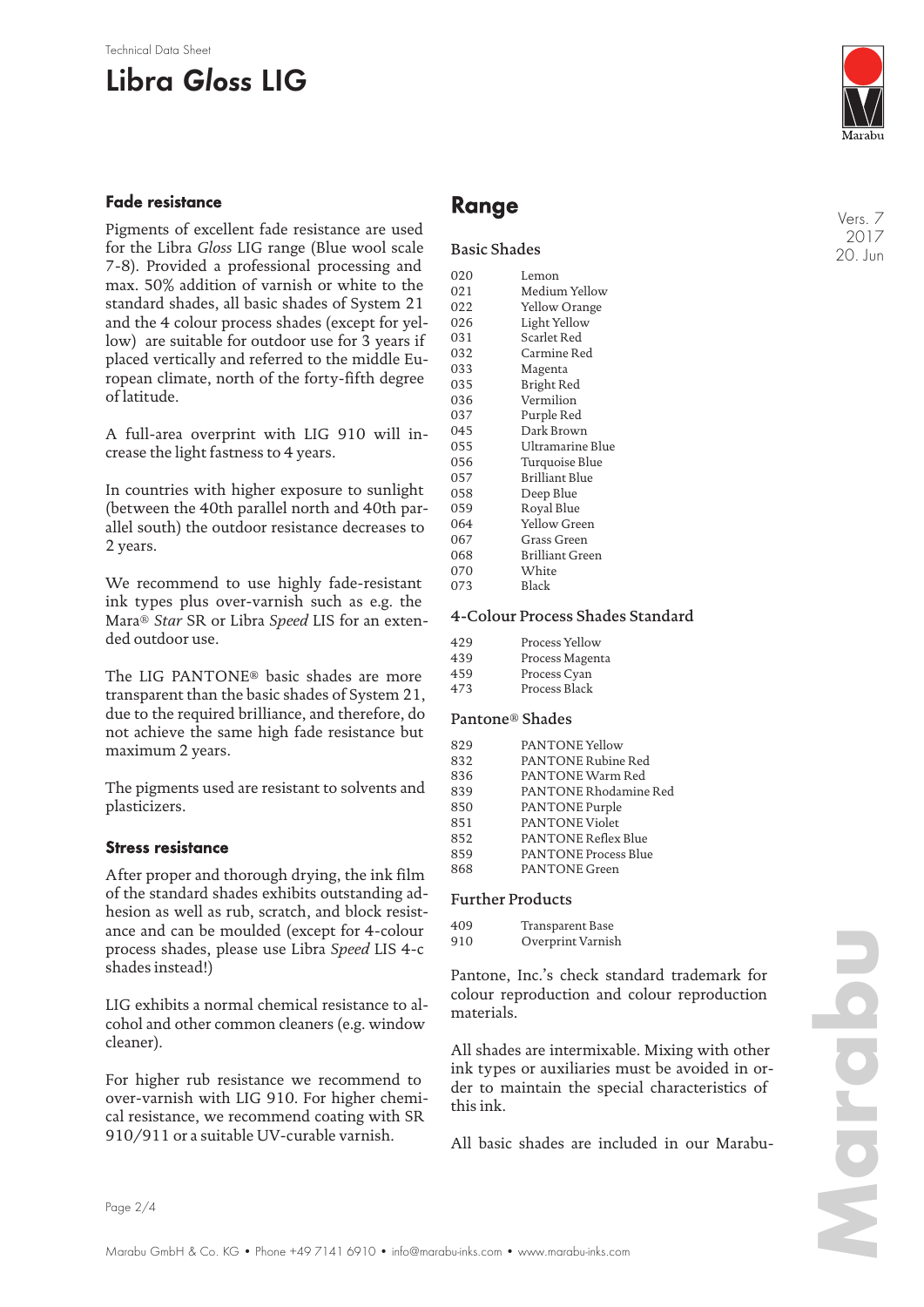#### Technical Data Sheet

# **Libra Gloss LIG**



ColorFormulator (MCF). They build the basis for the calculation of individual colour matching formulas, as well as for shades of the common colour reference systems HKS®, PAN-TONE®, and RAL®. All formulas are stored in the Marabu-Color Manager software.

By using these 9 LIG PANTONE basic shades together with LIG 070, LIG 073, and printing varnish LIG 910, more than 1000 colour shades of the Pantone® Color Formula Guide can be mixed.

## **Metallics**

#### Metallic Pastes

| S 191            | Silver                    | 15-25% |
|------------------|---------------------------|--------|
| S <sub>192</sub> | Rich Pale Gold            | 15-25% |
| S <sub>193</sub> | Rich Gold                 | 15-25% |
| S 291            | High Gloss Silver         | 10-20% |
| S 292            | High Gloss Rich Pale Gold | 10-20% |
| S 293            | High Gloss Rich Gold      | 10-20% |

#### Metallic Powders

| S <sub>181</sub> | Aluminium                | 17%   |
|------------------|--------------------------|-------|
| S <sub>182</sub> | Rich Pale Gold           | 25%   |
| S <sub>183</sub> | Rich Gold                | 25%   |
| S 184            | Pale Gold                | 25%   |
| S <sub>186</sub> | Copper                   | 33%   |
| S 190            | Aluminium, rub-resistant | 12.5% |

These metallics are added to LIG 910 in the recommended amount, whereat the addition may be individually adjusted to the respective application. We recommend preparing a mixture which can be processed within a maximum of 8 h since metallic mixtures usually cannot be stored. Due to their chemical structure, the processing time of mixtures with Pale Gold S 184 and Copper S 186 is even reduced to 4 h.

Owing to the smaller pigment size of Metallic Pastes it is possible to work with finer fabrics like 140-31 to 150-31.

Owing to the bigger pigment size of Metallic Powders we recommend the use of a coarser fabric like 100-40.

Shades made of Metallic Powders are always subject to an increased dry abrasion which can only be reduced by overvarnishing.

All metallic shades are displayed in the Marabu "Screen Printing Metallics" colour chart.

### **Auxiliaries**

| <b>PSV</b>       | Thinner, mild                 | $10 - 15%$  |
|------------------|-------------------------------|-------------|
| <b>LIGV</b>      | Thinner, slow                 | 10-15%      |
| UKV <sub>2</sub> | Thinner                       | 10-15%      |
| VP               | Retarder Paste                | $5 - 20%$   |
| SA <sub>1</sub>  | Surface Additive              | $3 - 5%$    |
| WM1              | Plasticizer                   | $2 - 5%$    |
| ABM              | Matting Base                  | $1 - 20%$   |
| MP               | Matting Powder                | $1-4%$      |
| ES               | Printing Modifier             | $0.5 - 1\%$ |
| UR <sub>3</sub>  | Cleaner (flp. $42^{\circ}$ C) |             |
| UR <sub>4</sub>  | Cleaner (flp. $52^{\circ}$ C) |             |
| UR <sub>5</sub>  | Cleaner (flp. 72°C)           |             |
| SV <sub>1</sub>  | Retarder, mild                |             |
| SV 9             | Retarder, slow                |             |
|                  |                               |             |

Thinner is added to the ink to adjust the printing viscosity. For slow printing sequences and fine motifs, it may be necessary to add retarder to the thinner.

Thinner PSV is suited for the use on polystyrene or other plastics sensitive to tension cracks. For spray varnishing, our Quick Thinner PSV should be used (by adding approx. 40 %) after preliminary trials.

The addition of surface additive SA 1 can increase the resistance against abrasion and other mechanical stress (max. addition 10%).

Plasticizer WM 1 is recommended if high flexibility is required from the printed ink film. This is important for thin substrates with a natural tendency to roll, as well as for applications involving cutting or die-cutting of the printed surface. The use of Plasticizer WM 1 reduces the drying speed. For the production of doublesided stickers the use of WM 1 is essential.

The degree of gloss can be reduced by adding Matting Paste ABM or Matting Powder MP (max. 2% for LIG 070), decreasing the opacity at the same time.

Printing Modifier ES contains silicone and can be used to rectify flow problems on critical substrates. If an excessive amount is added, flow problems are increased and adhesion may be reduced, especially when overprinting.

Vers. 7 2017 20. Jun